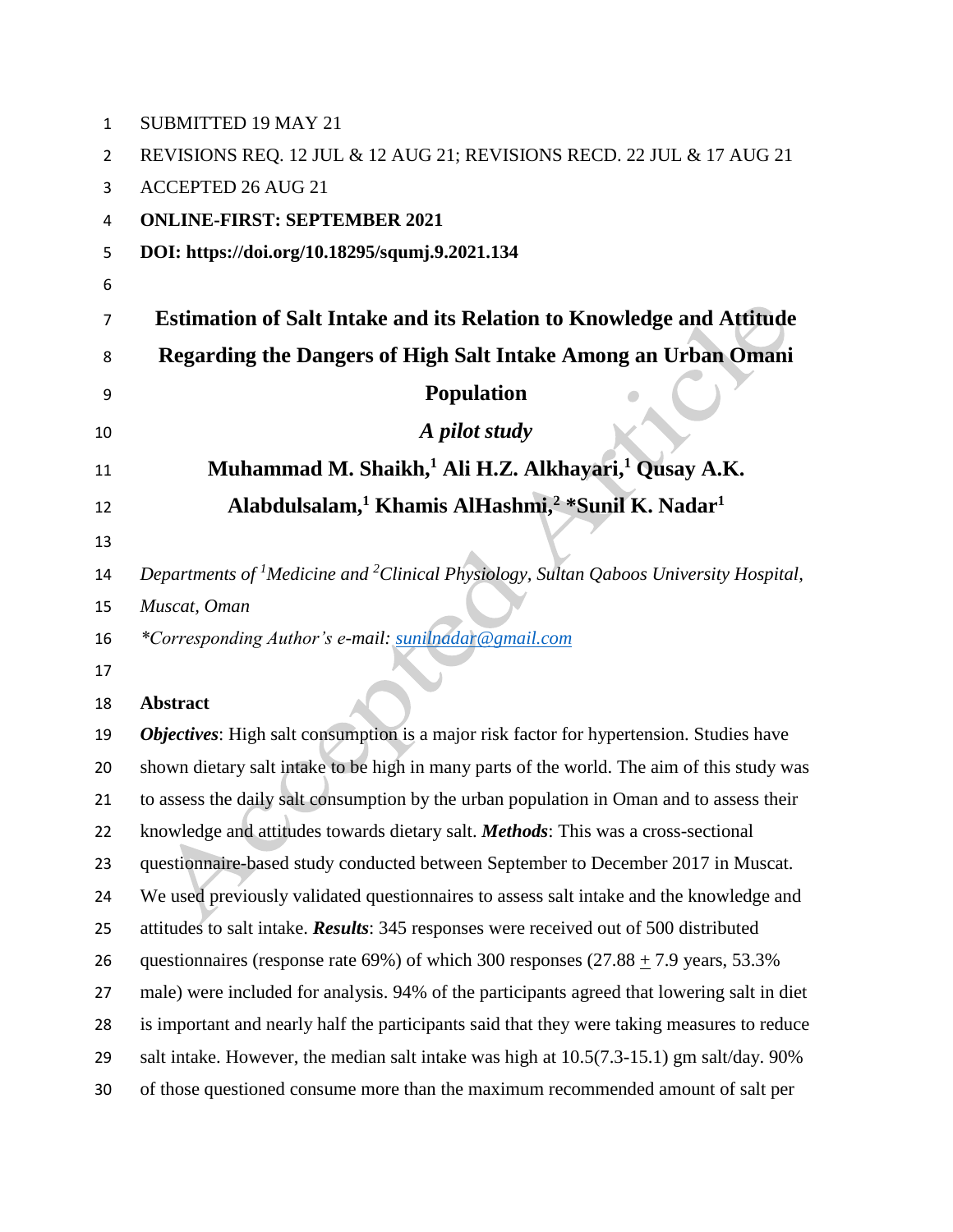| 31       | day. Salt intake was significantly higher in females and older age group $($ >40 years of                  |
|----------|------------------------------------------------------------------------------------------------------------|
| 32       | age), There did not appear to be any correlation between awareness of the dangers of salt                  |
| 33       | intake and the amount consumed. <i>Conclusion</i> : The salt intake in our sampled population              |
| 34       | in Oman is high and does not depend on knowledge. Strategies should be designed to                         |
| 35       | reduce salt intake by health education and increasing knowledge about complications of                     |
| 36       | high salt intake among the urban population.                                                               |
| 37<br>38 | Keywords: dietaray sodium chloride; knowledge attitudes and practices.                                     |
| 39       | <b>Advances in knowledge</b>                                                                               |
| 40       | This study demonstrates that the average salt intake in the Omani population is                            |
| 41       | high (more than double the recommended levels)                                                             |
| 42       | The knowledge regarding the dangers of high salt intake is high, but it does not                           |
| 43       | translate into action                                                                                      |
| 44       |                                                                                                            |
| 45       | <b>Application to patient care</b>                                                                         |
| 46       | Patients should be advised to reduce their salt intake<br>$\bullet$                                        |
| 47       | Patients should be educated about the different methods to reduce salt intake and                          |
| 48       | the dangers of high salt in their diet                                                                     |
| 49       |                                                                                                            |
| 50       | <b>Introduction</b>                                                                                        |
| 51       | Cardiovascular diseases (CVDs) are a leading cause of death and disability worldwide                       |
| 52       | affecting more than 17.5 million people annually. <sup>1</sup> This is especially relevant in the          |
| 53       | Middle East region, which has seen dramatic transformations in its socio-economic                          |
| 54       | situation over the last few decades fueled by rapid urbanization, migration and                            |
| 55       | modernization and accompanied by significant changes to diet and lifestyle. This has led                   |
| 56       | to an increase in the prevalence of cardiovascular risk factors such as diabetes,                          |
| 57       | hypertension and obesity and a high incidence of CVD. <sup>2-4</sup> It is estimated that CVD              |
| 58       | account for more than 34 % of the deaths in the Middle east region. <sup>5</sup>                           |
| 59       |                                                                                                            |
| 60       | Hypertension is a major risk factor of CVD and it is estimated that 1 in 5 deaths and 7%                   |
| 61       | of all disability can be attributed to suboptimal blood pressure control. <sup>6</sup> High salt intake is |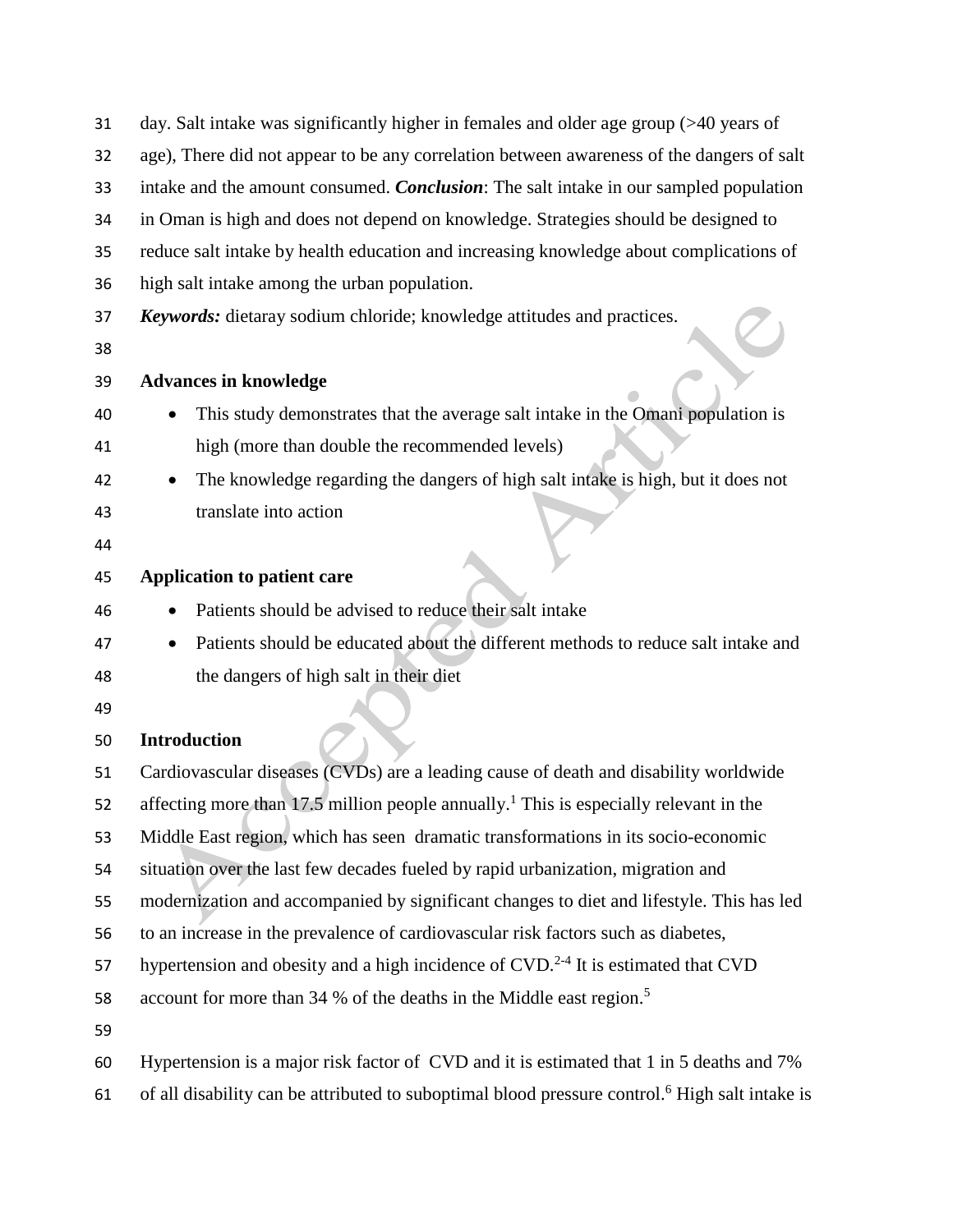considered to be a major risk factor for hypertension and is considered to be responsible 63 for about one third of hypertension or around 300 million people worldwide.<sup>7</sup> In addition to hypertension, high salt intake is also found to be associated with Meniers disease, osteoporosis, and gastric and renal cell cancers. Modern western diets which are high in processed foods tend to have a high salt content and is considered a major global health issue. In fact the world health organization (WHO) has listed the reduction of dietary salt intake by 30% as one of its nine global targets to be achieved by the year 2025. 8 

As mentioned in the WHO recommendations, the ideal daily adult salt consumption

should be < 5g salt/day. However data from many countries have consistently shown

that the dietary intake of salt far exceeds this.<sup>9</sup> Many countries have implemented

community education schemes to educate their population about the harms of high salt

74 intake and the need to reduce it.<sup>10-12</sup>

 The dietary sources of sodium are different from one country and culture to another. For example, the top 10 sources in the United States are breads, pizza, sandwiches, cured 78 meats, soups, burritos and tacos, savory snacks, chicken, cheese and eggs and omelets, <sup>13</sup> whilst in some Asian countries, soup, rice and yeast bread accounts for almost a third of 80 the dietary salt source. $14-15$ 

 In Oman, CVD accounts for around 39 % of all deaths and is a leading cause of 83 morbidity and represents a major public health concern.<sup>16</sup> Hypertension is also fairly 84 common with a prevalence of around 30% of the adult population.<sup>17</sup> According to the according to the national nutrition survey published in 2004, the average salt intake in the 86 Omani population was about 11-12 g salt/day.<sup>18</sup> Many steps have been taken to try to 87 reduce this intake to recommended levels.<sup>19</sup> These include reduction in the salt content in bottled water and bread and public education. However, the effect of these steps are not known.

The aim of this study was to assess the amount of salt intake by the urban population in

Oman and compare with the reported levels from 2004. In addition, we also sought to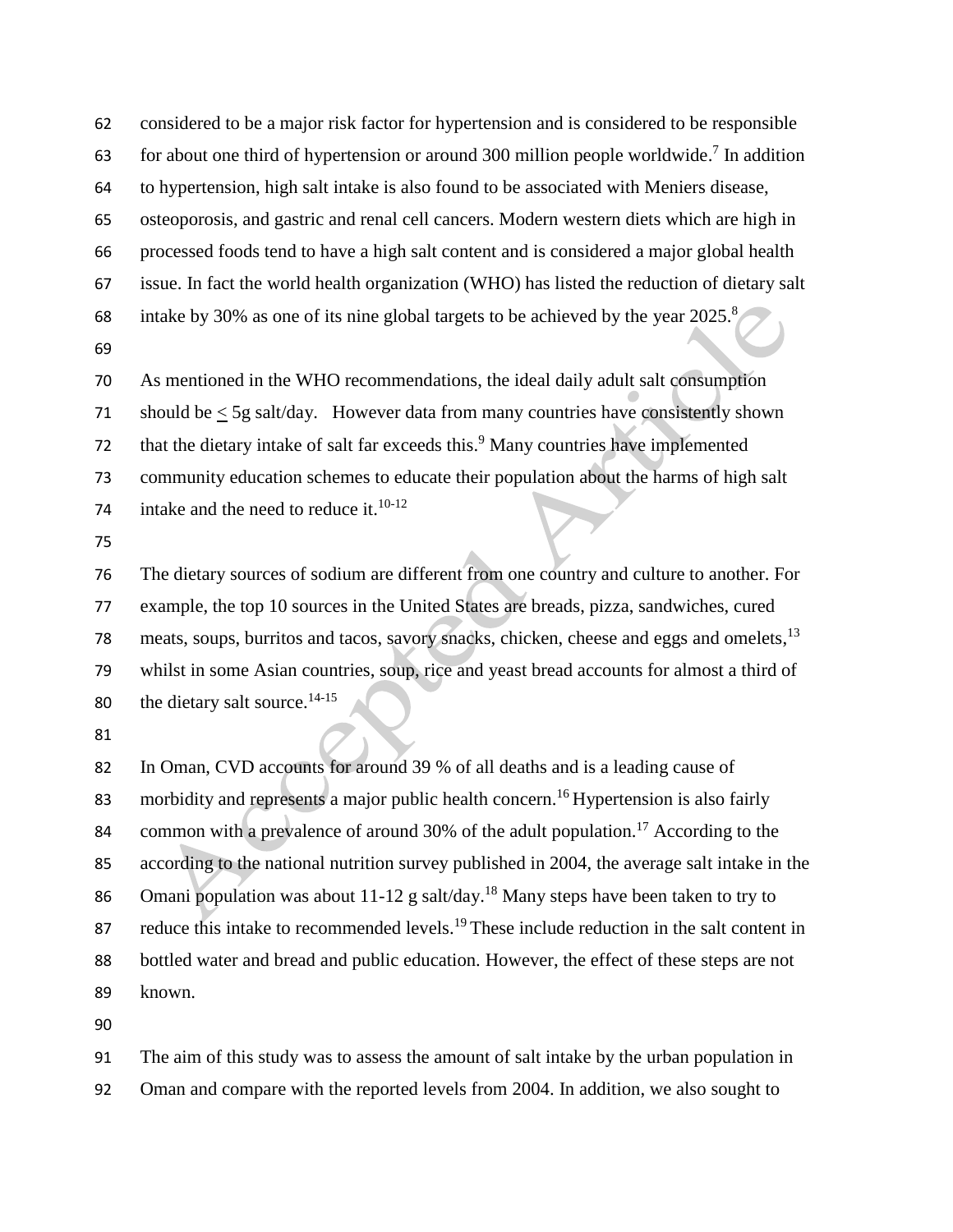study the knowledge and attitudes of the urban population towards salt and whether this had any impact on their salt consumption.

### **Methods**

 This was a cross-sectional questionnaire- based study conducted among the urban population in Muscat, Oman, between September and December 2017. We used a convenience sampling method. The subjects were recruited from malls (during health promotional activities), university students, and staff, hospital staff and their relatives and patient relatives. The inclusion criteria were Omani nationals aged above 18 years, normotensive and non-diabetic, no evidence of CVD and not taking any medications for either hypertension nor diabetes or CVD. We excluded those below 18 years of age as well as those who have hypertension or diabetes or evidence of CVD and those who were taking medications for any of these conditions. The members of the public were approached and prior to filling in the questionnaire, the rationale and reason for conducting the study was explained to the participants and they signed a consent statement on the questionnaire.

 The questionnaire itself was in three parts. The first part comprised of the demographic data of the participants including age, educational and employment status and eating habits. The second part of the questionnaire collected data on their knowledge attitudes and practices with regards to salt intake. This was based on a questionnaire devised by 114 the WHO. This was translated into Arabic by native professional Arabic speaker. It was then translated back into English to assess consistency. It was then piloted on non medical university students to see if there were any questions that could cause confusion. 

 The third part of the questionnaire was derived from a previous cross-sectional study 119 from South Africa.<sup>21</sup> We chose this questionnaire as the dietary habits of south Africans are fairly similar to that in Oman. In addition, this questionnaire has been validated, the 121 details of which have been published before.<sup>21</sup> However we made a few changes to the questionnaire by deleting some of the foods that are not consumed in Oman and substituting them with similar food types. This questionnaire was also translated into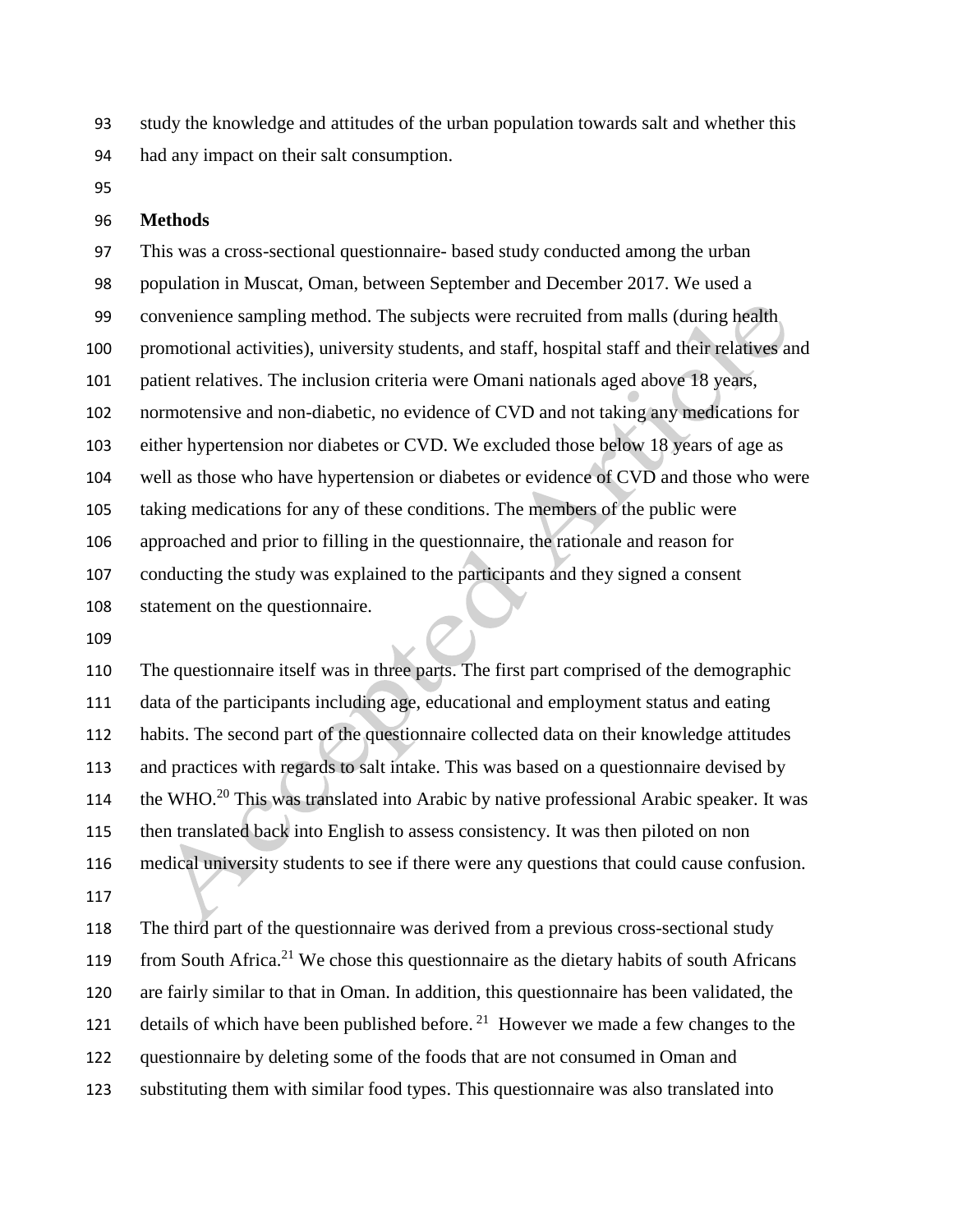Arabic and then back into English to assess consistency. This questionnaire is free to use and does not require any license. However permission was obtained from the authors of the questionnaire prior to the study (private communication).

Calculation of the daily salt intake of every participant from the questionnaire was done

according to the formula devised by Charlton et al.  $^{21}$  This was calculated by multiplying

the average of chosen frequency with the Sodium (Na) content per serving. The sum of

the 36 categories would then give the total amount of Na intake (mg/day) of a participant.

132 Conversion of Na (mg/day) to salt (g/day) is obtained by dividing by 1000 and

133 multiplying by 2.5. The equation applied was  $S(g/d)=[(f_{n1}XNa_{n1})+(f_{n2}XNa_{n2})+$ 

 $+ f_{n36} + Na_{n36}$   $\{ x \cdot 2.5/1000 \text{ where } S(g/d) \text{ is the daily salt in grams per day, } f_n \text{ is the chosen}$ 

135 frequency of the food category "n" and  $Na<sub>n</sub>$  is the sodium in one serving of the food category "n".

 The sample size was calculated based on the formula for calculating the number required 139 for a cross sectional prevalence study. The sample size n=  $(Z_{1-\alpha/2})^2$  (σ)<sup>2</sup>/d<sup>2</sup>; where  $(Z_{1-\alpha/2})$  is the Standardized value for the corresponding level of confidence. (99% confidence 141 interval or 1% type I error it is 2.58),  $\sigma$  is the standard deviation based on previous 142 studies (value of 5gm was used for our calculations),<sup>9</sup> and d is the margin of error (set at 1gm). Using these values we derived a sample size of 166. However, we recruited a higher number of individuals.

 Ethical approval was granted by the medical research ethics committee, college of medicine and health sciences at sultan Qaboos University, Muscat, Oman. The data were analyzed using SPSS version 21 software. All data are described as either percentages or mean + standard deviation or median (interquartile range). Chi-square test, students t-test or non parametric (Mann Whitney-U test or Kruskall Wallis test) tests were used as appropriate. Spearmans coefficient of correlation was used to assess correlation between 152 the salt intake (non normally distributed data) and age. A p value of <0.05 was considered to be significant.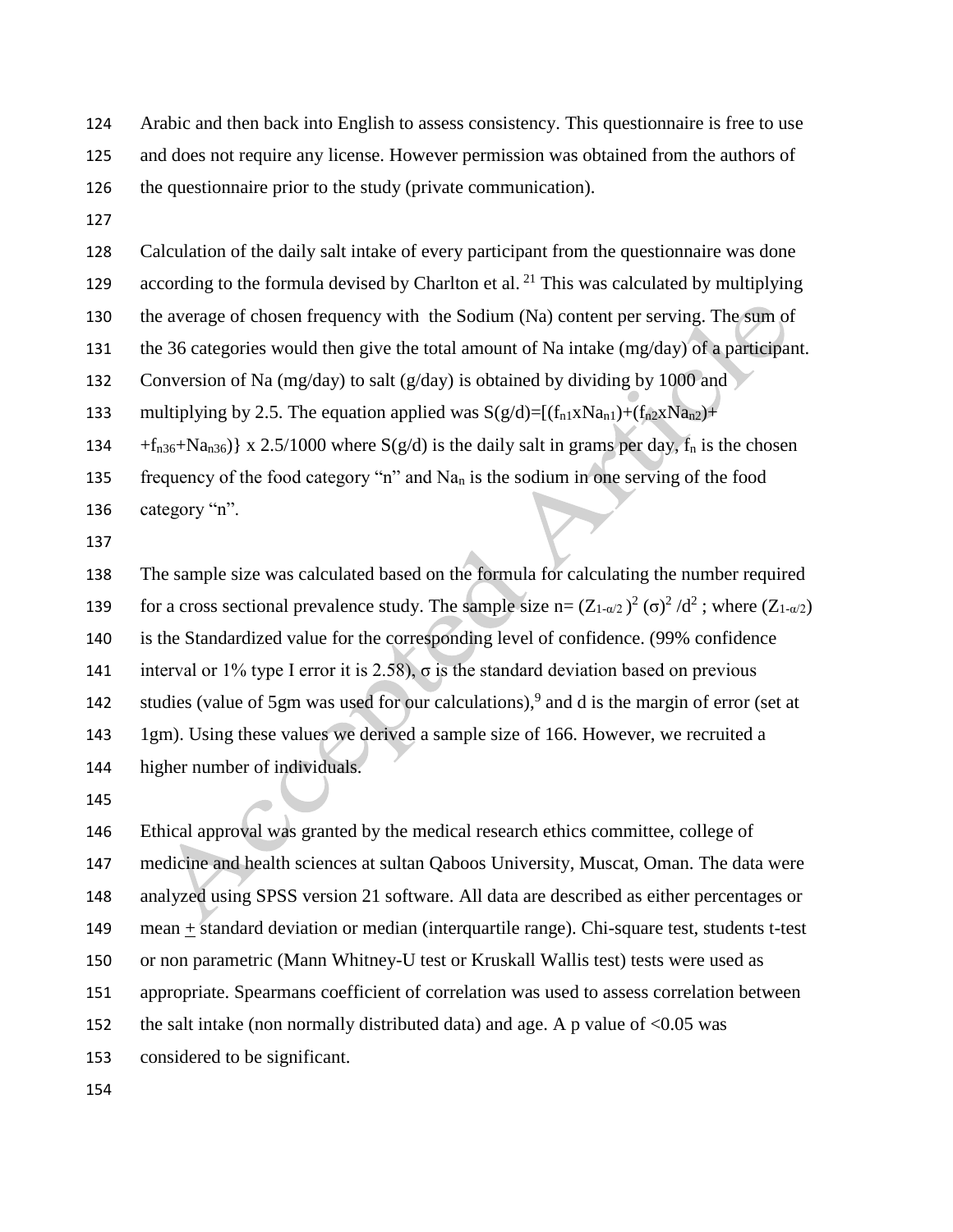### **Results**

Five hundred questionnaires were distributed of which three hundred and forty five

responses were received (response rate of 69%). Forty-five responses were excluded from

the study as they were incompletely filled. Therefore, responses obtained from 300

159 participants, (mean age  $27.88 \pm 7.9$  years, range from 18 to 56; 53.3% male) were

included in the final analysis. All the participants live in Muscat. Forty four percent of the

participants had a secondary school degree or less and more than half (54.7%) of the

participants were not in active employment (either homemaker, unemployed or retired)

[Table 1].

 More than half of participants (55.5%) agreed that lowering the salt/sodium in their diet is somewhat important. Almost half of participants (42.4%) were never or rarely adding salt at the table. Half of participants said they tried to control their salt consumption on a regular basis (50%). 79% of the respondents felt that they were consuming either just the right amount (65.2%) or lower than recommended (14%). Most of participants believed that a high salt diet causes serious health diseases (89.3%). Most of the participants (92.5%) did not know what the recommended daily salt intake per person per day is. Whilst many (71.3%) believed that excessive salt consumption can cause hypertension, not many were aware of the other conditions that can be caused by excess salt (16% kidney stone, osteoporosis (1.6%) and 11% thought it causes all conditions listed). Table 2 lists the responses to the various questions.

 When investigating factors that contributed to the knowledge regarding salt, we found that 67% of those with Master/Ph.D. degree and 44% bachelor's degree's participants thought that lowering salt consumption was very important while only 27.5% of high school diploma holders or less thought it was very important to lower salt intake (p=0.02). Similarly, 71.3% of those who are older than 40 years said they take actions to control salt consumption as compared to 43.5% of participants whose age was below 40 183 take some steps to reduce their salt consumption  $(p=0.005)$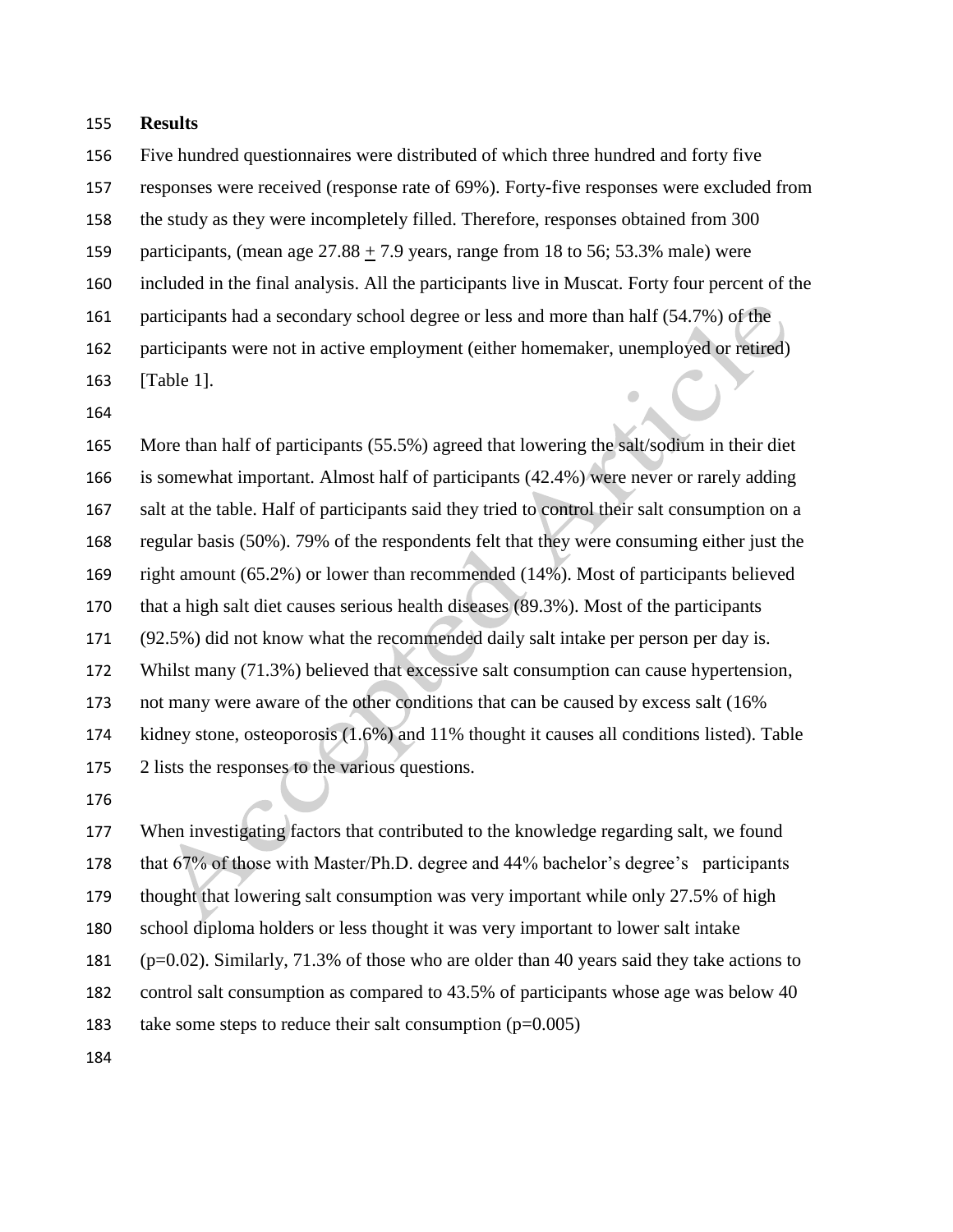- The median salt intake in our cohort was 10.5(7.3-15.1) gm/day. Out of 300 participants 270 (90%) participants had salt intake more than the WHO recommended amount of 5 187 g/day while only 30 (10%) had intake  $\leq$  5 g/day. Table 3 describes the characteristics of those subjects with normal and high salt intake. There was a higher proportion of males (73.3%), those who had attended up to secondary school (70%) and those who were unemployed (73.3%) who had normal salt intake as compared to women(26.6%), those who had a diploma degree or higher (30%) or those in active employment (26.7%) respectively.
- 

Table 4 shows the calculated salt intake by the different groups. The median salt intake

195 by males was 9.9 (6.1-14.4) g/day compared to 11.1 (7.9-15.6) g/day by females

(p=0.034). 86.3% of male participants had salt intake more than the WHO recommended

- 197 amount ( $\geq$ 5 g/day) compared to 94.3% of female participants who consumed more than
- the recommended levels.
- 

200 When analyzed based on age groups (18-29 years), (30-39 years) and  $(\geq 40 \text{ years})$ , we 201 found that the salt intake was the highest in the older age group  $(\geq 40 \text{ years})$  at 11.82(9.5- 13.4) gm/day and the lowest intake was by the youngest group (18-29 years) at 10.3(7.12-15.2)gm/day (p-value=0.011). However, there was no overall correlation between age and the amount of salt consumed (spearmans coefficient of correlation  $=0.06$ , p=0.27)

 There was no difference between the employment groups (10.7 (7.8-14.9 ) gms/day for unemployed vs 10.4 (7.1-14.8)gm/day for the employed, p=0.8) or education level  $(10.02 (6.1 – 15)$  for secondary school and lower vs 10.6 (7.6-15.1) for diploma holder 210 and higher,  $p = 0.4$ ) with regards to salt intake.

The three highest foods contributing to salt intake in the sample in order are fish biltong

which is dried salty fish, white bread and soup. The averages of sodium intake in fish

biltong (dried salty fish), white bread and soup are 469.1 mg Na/day, 386.8 mg Na/day

and 370.4 mg Na/day respectively.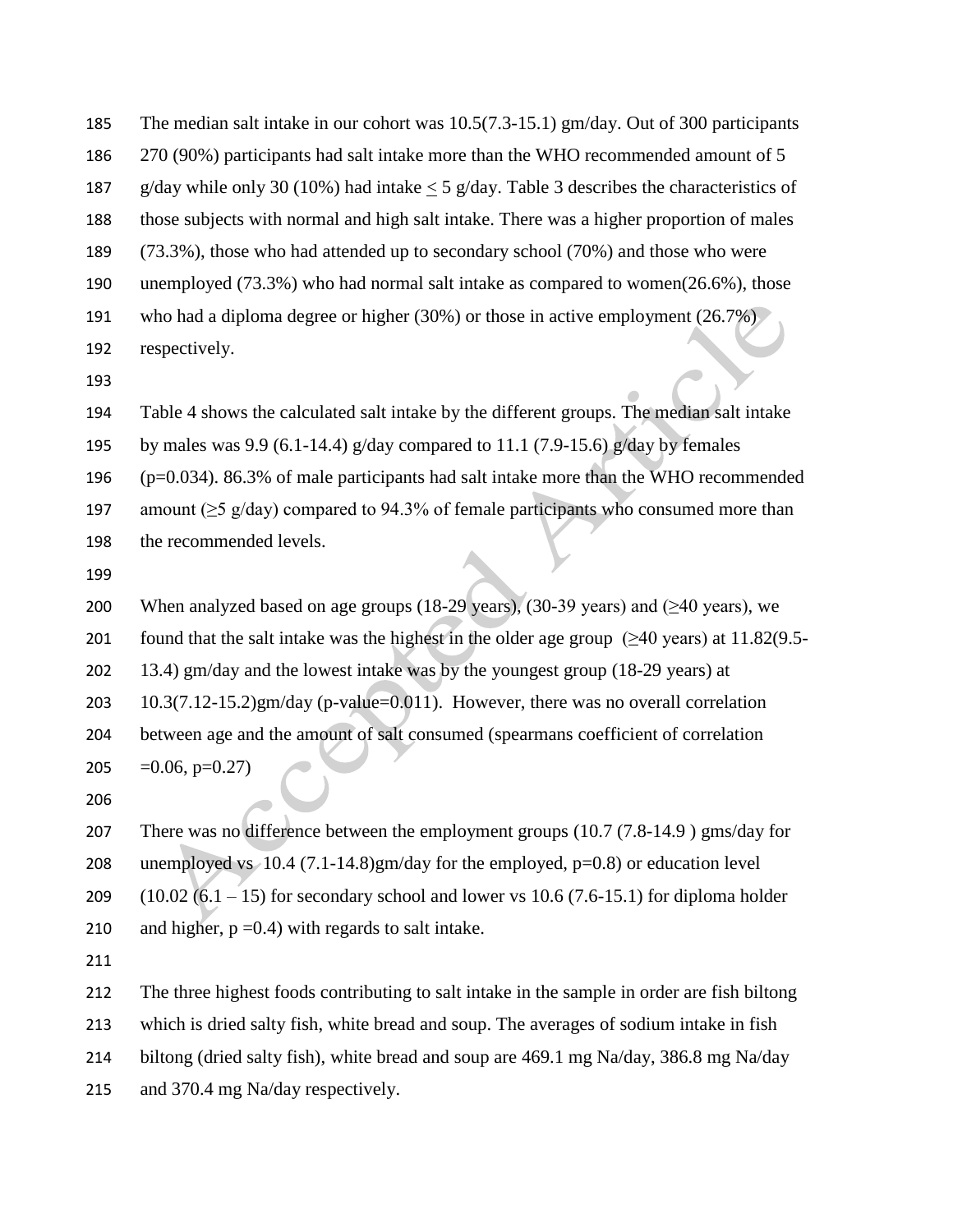**Discussion**

 This study assessed the amount of dietary salt intake in Oman among a healthy population and corelated it with their awareness of the dangers of high salt intake. Due to widespread use of sodium in food processing and extensive distribution of sodium in food, presence of sodium in drinking water and extensive use of salt as table salt, the accurate measurement of salt intake is difficult.

 Our study found that the median daily salt intake was 10.5(7.3-15.1) gm/day which was similar to the previous reports and is similar to that from other countries in the Arabian 226 gulf region.<sup>19,22</sup> The median salt intake of women in our study is higher than that of the men. This is contrary to many other studies which found the salt intake in males to be 228 more than females.  $23,24$  However, few studies have shown women consume more salt than 229 men such as in Japan<sup>25</sup> while some studies found no difference between the two 230 genders.<sup>26</sup> These different results could be because of cultural differences among the different populations or indeed the method used to assess salt intake. Eating habits between the genders can vary considerably according to the culture. In some cultures, the men tend to eat out more whilst the women stay at home and tend to eat more home cooked meals.<sup>26</sup> 

 Awareness regarding the dangers of salt intake in our study was high, as reflected in other 237 recent studies from the region.<sup>22,27</sup> However this did not translate into actual reductions in the amount of salt consumed. We found that the youngest age group (18-28 years) had the lowest salt intake compared to other two groups, although on the practices questionnaire, they were less likely than the older group to take actions to reduce salt. Similarly, we found that participants who achieved a diploma degree or higher claimed to take actions to reduce salt intake, but there was no difference in the amount of salt consumed. Though some studies have shown that salt consumption decreases with 244 increasing educational status,  $^{28}$  most studies show that education alone or awareness in 245 itself is inadequate in reducing salt intake.<sup>29</sup> Similarly employed participants tended to have a slightly higher salt intake compared to the unemployed participants. This also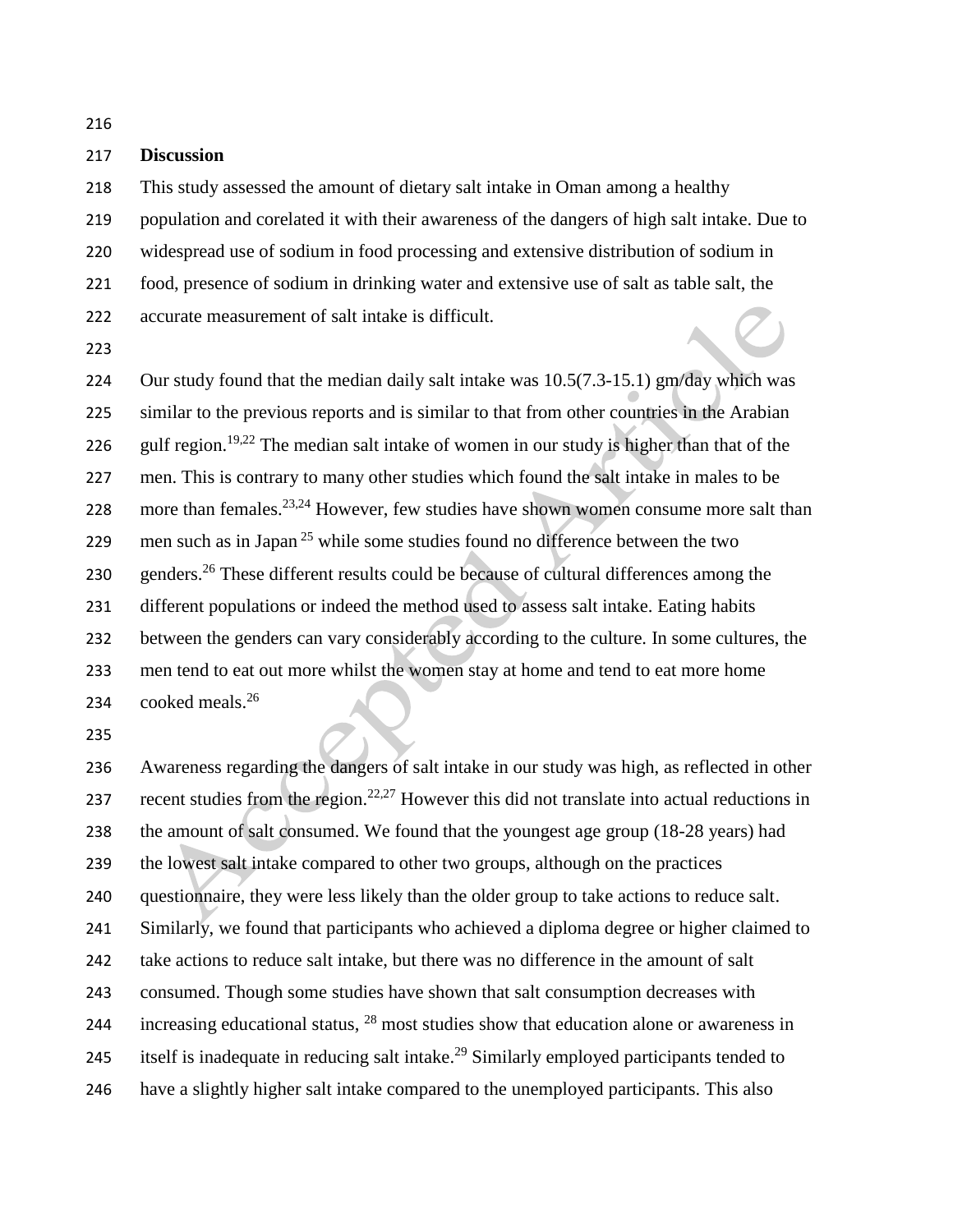could be a reflection of the busy lifestyle where the employed participants would have

had to eat outside whilst those at home probably had more home cooked meals.

 In our study the major food types which contribute to high salt intake are fish biltong, which is a salty dried fish, bread and soup respectively. The major processed foods contributing for salt intake are different among populations. For example, in Kuwait the major foods contributing for salt intake are Kuwaiti composite dishes, bread and 254 sandwiches and pastries <sup>19</sup> whilst in the Netherlands the major sources are breads and 255 cereal products, cheese and meat.

 One of the main issues that hinder the reduction of salt intake by the public is their perception of what is recommended and what is high salt intake. In our survey, although almost none of the respondents knew what the recommended level of dietary salt intake is, majority of them still felt that they felt they were consuming just the right amount or indeed even less, while in reality were consuming a high amount of salt. Even those who were claiming to take steps to reduce their salt intake were also consuming a high amount. It is imperative to increase awareness of the presence of high levels of salt in processed foods and in other routinely consumed foods. Increasing awareness of what is normal or high dietary salt intake and the importance of avoiding high salt containing foods is key to tackling the problem of high dietary salt intake.<sup>9,11,12</sup>

 The major limitation of our study was the lack of urinary sodium estimation to validate the responses of the individuals making the findings unreliable. However, the 270 questionnaire that was used was validated previously.<sup>21</sup> This being a questionnaire-based study, there are the inherent limitations of such a study whereby patients tend to answer 272 what they feel they should be doing rather than what they are actually doing<sup>31</sup> and hence the amount of salt consumed might be even higher than what we have obtained by the questionnaire. However, this was a pilot study and our intention was to get a general feel for the amount of salt consumption in the country.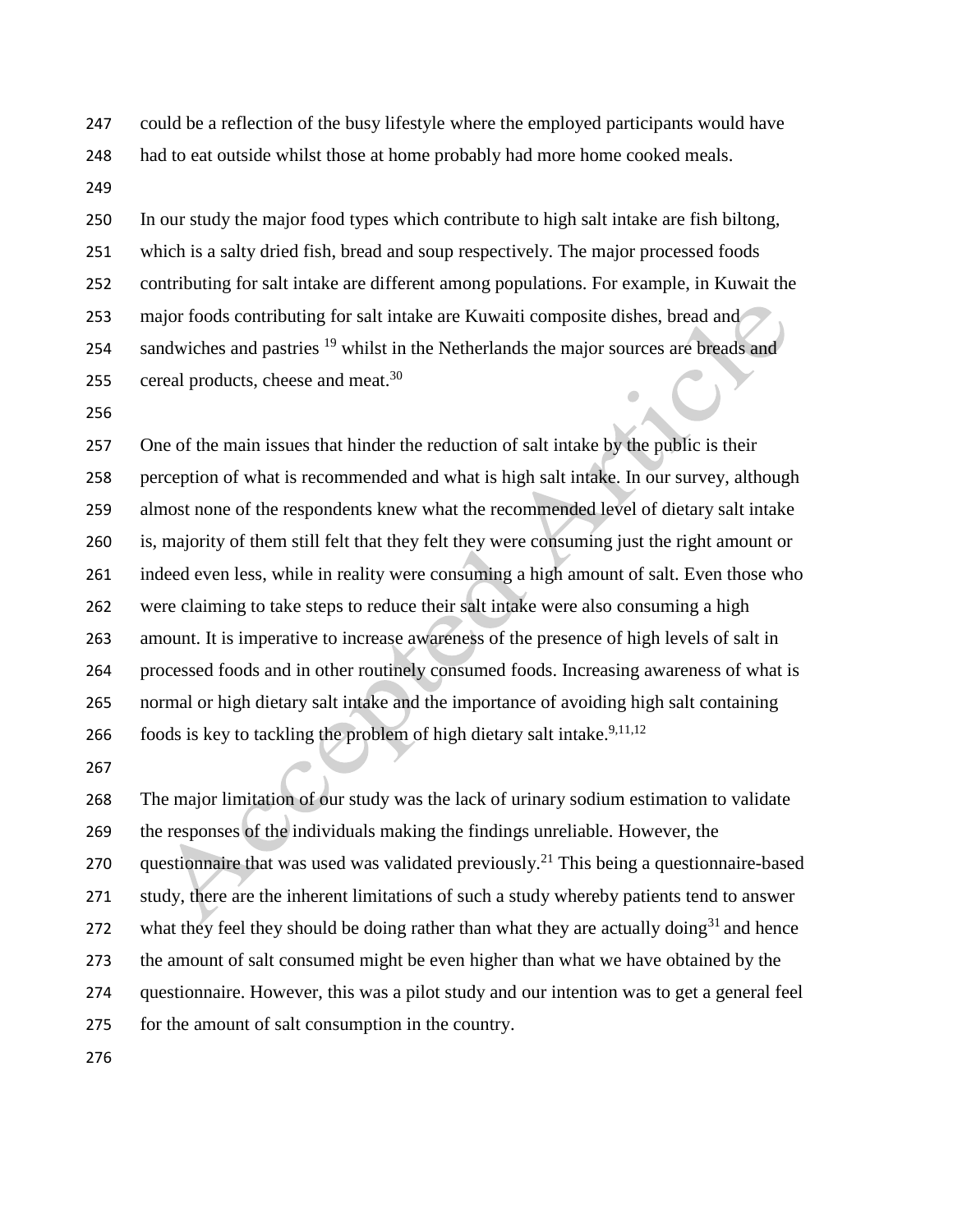- The sample size was small and this would affect the generalizability of the study
- findings. In addition, our survey was limited to the Muscat region, which is urban, and
- did not take into consideration the vast geographical extent of Oman. It is highly likely
- that in rural parts of the country, the diet is mainly freshly cooked food and therefore the
- salt content would vary significantly. Another limitation is that the questionnaire contains
- only 36 food categories which contain 50 mg Na/serving or more. Many food items
- which have less than 50 mg Na/serving were not included in the questionnaire. Therefore,
- it is likely that the actual salt intake might be higher than what was calculated.
- 
- Another possible limitation is that the questionnaire was established with referenced
- sodium amount for each serving according to south African food. The Omani food and
- serving size may contain different amount of sodium, but we do not have the reference
- for the sodium content in Omani foods. We cannot categorically state that the salt intake
- is what we have found, though it gives us an idea of the salt intake in the urban
- population of Oman. This, along with other similar studies from the region will help
- shape future public health initiatives to tackle the problem of high dietary salt.
- 

# **Conclusion**

 Despite many health education campaigns and public awareness programs, the level of salt consumption in our small sample was high. There was a high level of awareness, but this did not translate into action. More needs to be done to help people reduce the amount of salt in their diet by means of more education and also perhaps on food manufacturers to reduce the amount of salt in commercially available food.

# **Authors' Contribution**

MMS was involved in data collection and manuscript writing. AHZA and QAKA was

- involved in data collection. KA was contributed to manuscript writing. SKN was
- involved in data analysis and manuscript writing.
- 

# **Conflict of Interest**

The authors declare no conflicts of interest.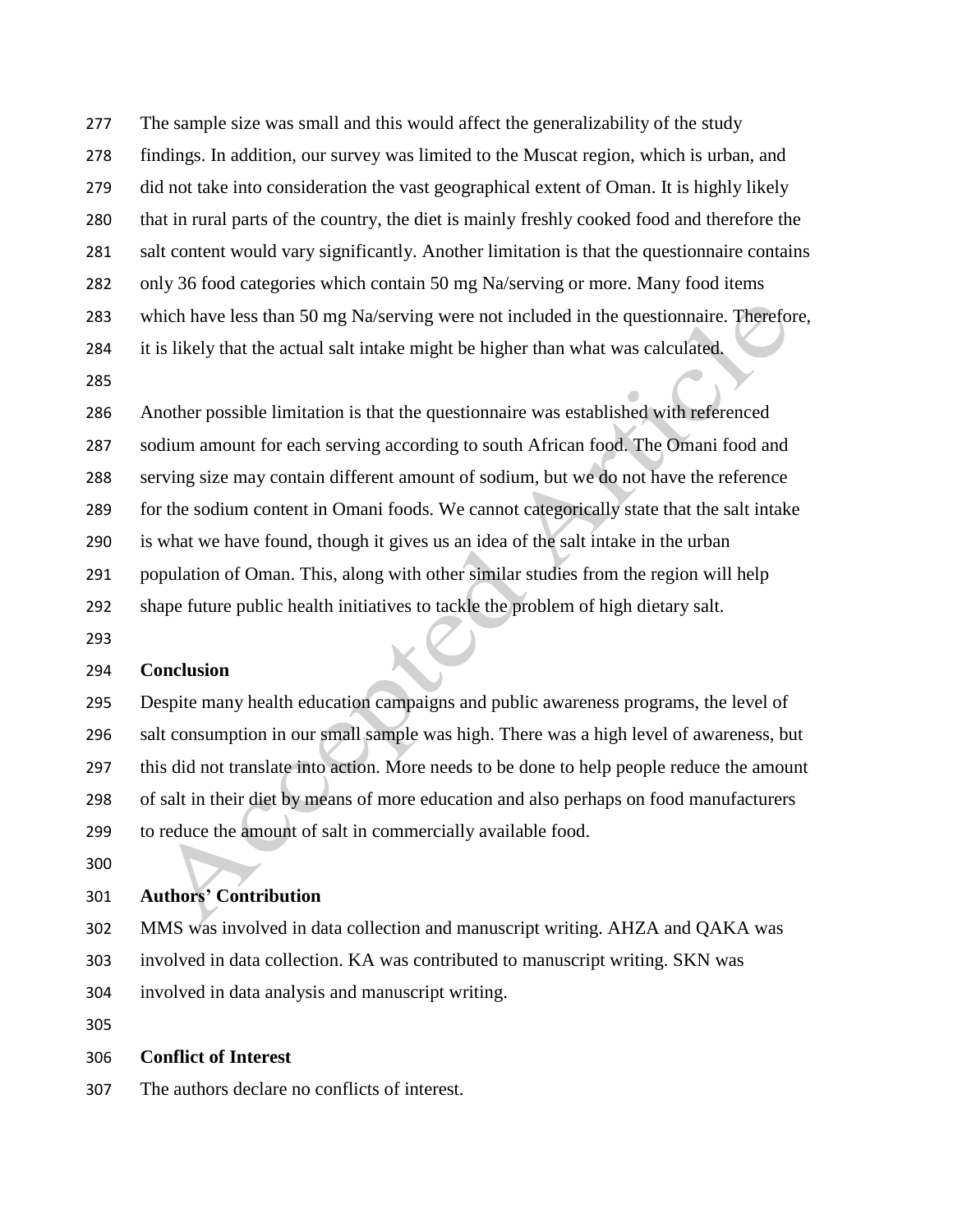| 308 |                                         |                                                                                  |  |  |  |
|-----|-----------------------------------------|----------------------------------------------------------------------------------|--|--|--|
| 309 | <b>Funding</b>                          |                                                                                  |  |  |  |
| 310 | No funding was received for this study. |                                                                                  |  |  |  |
| 311 |                                         |                                                                                  |  |  |  |
| 312 | <b>References</b>                       |                                                                                  |  |  |  |
| 313 | (1)                                     | Roth GA, Johnson C, Abajobir A, Abd-Allah F, Abera SF, Abyu G, et al. Global,    |  |  |  |
| 314 |                                         | Regional, and National Burden of Cardiovascular Diseases for 10 Causes, 1990 to  |  |  |  |
| 315 |                                         | 2015. J Am Coll Cardiol 2017 Jul 4;70(1):1-25.                                   |  |  |  |
| 316 | (2)                                     | Traina MI, Almahmeed W, Edris A, Murat TE. Coronary Heart Disease in the         |  |  |  |
| 317 |                                         | Middle East and North Africa: Current Status and Future Goals. Curr Atheroscler  |  |  |  |
| 318 |                                         | Rep 2017 May; 19(5): 24.                                                         |  |  |  |
| 319 | (3)                                     | Alhabib KF, Batais MA, Almigbal TH, Alshamiri MQ, Altaradi H, Rangarajan S,      |  |  |  |
| 320 |                                         | et al. Demographic, behavioral, and cardiovascular disease risk factors in the   |  |  |  |
| 321 |                                         | Saudi population: results from the Prospective Urban Rural Epidemiology study    |  |  |  |
| 322 |                                         | (PURE-Saudi). BMC Public Health 2020 Aug 8;20(1):1213.                           |  |  |  |
| 323 | (4)                                     | Shehab A, Bhagavathula AS, Alhabib KF, Ullah A, Suwaidi JA, Almahmeed W,         |  |  |  |
| 324 |                                         | et al. Age-Related Sex Differences in Clinical Presentation, Management, and     |  |  |  |
| 325 |                                         | Outcomes in ST-Segment-Elevation Myocardial Infarction: Pooled Analysis of 15    |  |  |  |
| 326 |                                         | 532 Patients From 7 Arabian Gulf Registries. J Am Heart Assoc 2020 Feb           |  |  |  |
| 327 |                                         | 18;9(4):e013880/                                                                 |  |  |  |
| 328 |                                         | (5) Bhagavathula AS, Shehab A, Ullah A, Rahmani J. The Burden of Cardiovascular  |  |  |  |
| 329 |                                         | Disease Risk Factors in the Middle East: A Systematic Review and Meta-           |  |  |  |
| 330 |                                         | Analysis Focusing on Primary Prevention. Curr Vasc Pharmacol 2021;19(4):379-     |  |  |  |
| 331 |                                         | 89.                                                                              |  |  |  |
| 332 | (6)                                     | Bromfield S, Muntner P. High blood pressure: the leading global burden of        |  |  |  |
| 333 |                                         | disease risk factor and the need for worldwide prevention programs. Curr         |  |  |  |
| 334 |                                         | Hypertens Rep 2013 Jun; 15(3): 134-6.                                            |  |  |  |
| 335 | (7)                                     | Aaron KJ, Sanders PW. Role of dietary salt and potassium intake in               |  |  |  |
| 336 |                                         | cardiovascular health and disease: a review of the evidence. Mayo Clin Proc 2013 |  |  |  |
| 337 |                                         | Sep;88(9):987-95.                                                                |  |  |  |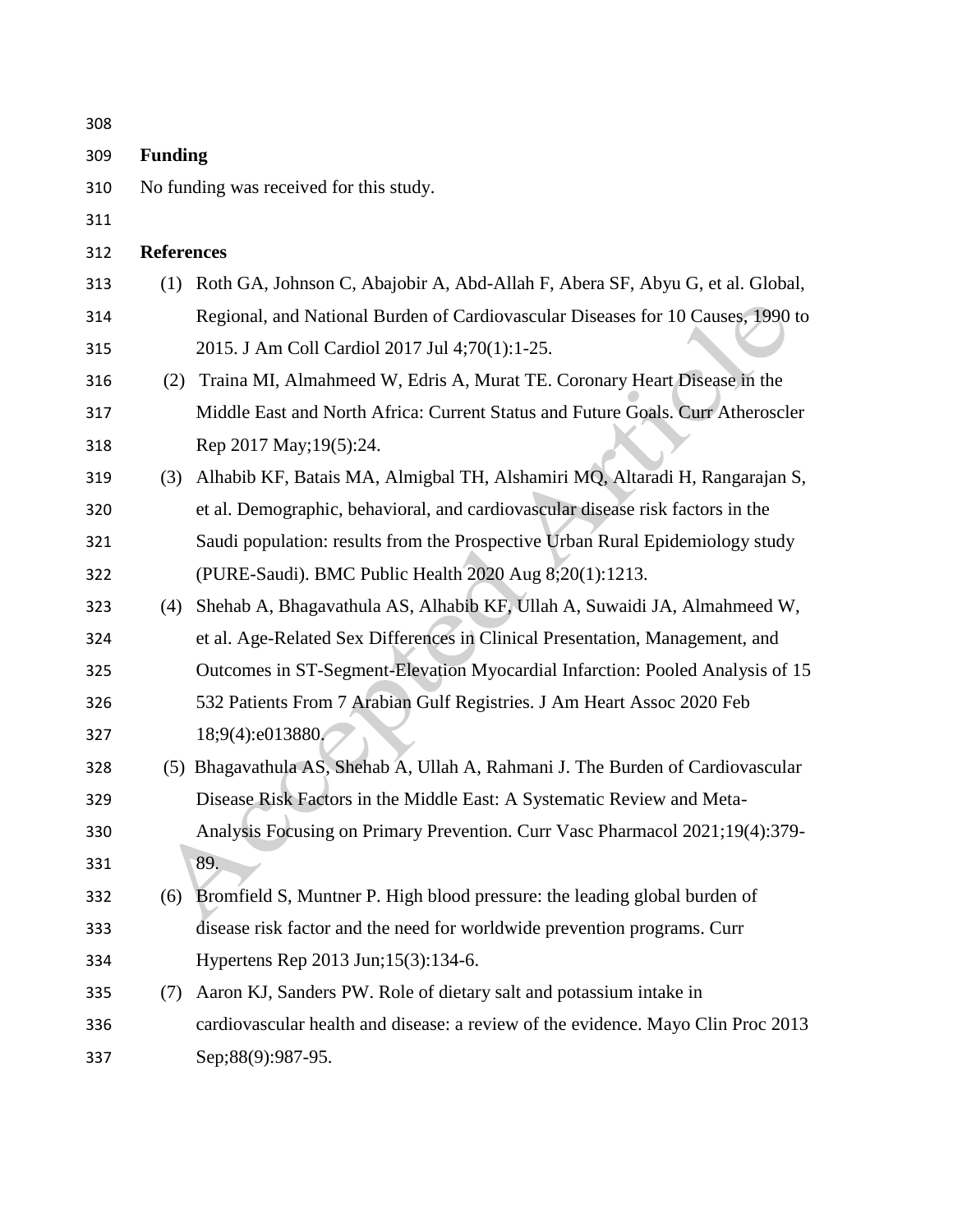| 338 | (8)  | World Health Organisation Fact sheet; Salt reduction. 2018. available at        |  |  |
|-----|------|---------------------------------------------------------------------------------|--|--|
| 339 |      | http://www.who.int/news-room/fact-sheets/detail/salt-reduction accessed on 4    |  |  |
| 340 |      | August 2020                                                                     |  |  |
| 341 | (9)  | Powles J, Fahimi S, Micha R, Khatibzadeh S, Shi P, Ezzati M, et al. Global,     |  |  |
| 342 |      | regional and national sodium intakes in 1990 and 2010: a systematic analysis of |  |  |
| 343 |      | 24 h urinary sodium excretion and dietary surveys worldwide. BMJ Open 2013      |  |  |
| 344 |      | Dec 23;3(12):e003733.                                                           |  |  |
| 345 | (10) | Farrand C, He FJ, MacGregor GA. Reducing population salt intake in the Eastern  |  |  |
| 346 |      | Mediterranean Region - time for urgent action. East Mediterr Health J 2015 Feb  |  |  |
| 347 |      | $2;20(12):761-4.$                                                               |  |  |
| 348 | (11) | He FJ, MacGregor GA. A comprehensive review on salt and health and current      |  |  |
| 349 |      | experience of worldwide salt reduction programmes. J Hum Hypertens 2009         |  |  |
| 350 |      | Jun;23(6):363-84.                                                               |  |  |
| 351 | (12) | MacGregor GA, He FJ. World Action on Salt. Lancet 2008 Feb 9;371(9611):471.     |  |  |
| 352 | (13) | U.S. Department of Health and Human Services, U.S. Department of Agriculture.   |  |  |
| 353 |      | What We Eat in America. 2018. available at                                      |  |  |
| 354 |      | https://www.ars.usda.gov/ARSUserFiles/80400530/pdf/1314/Table_1_NIN_GEN         |  |  |
| 355 |      | 13.pdf accessed on 4 August 2020                                                |  |  |
| 356 |      | (14) Batcagan-Abueg AP, Lee JJ, Chan P, Rebello SA, Amarra MS. Salt intakes and |  |  |
| 357 |      | salt reduction initiatives in Southeast Asia: a review. Asia Pac J Clin Nutr    |  |  |
| 358 |      | 2013;22(4):490-504.                                                             |  |  |
| 359 |      | (15) Firestone MJ, Beasley JM, Kwon SC, Ahn J, Trinh-Shevrin C, Yi SS. Asian    |  |  |
| 360 |      | American Dietary Sources of Sodium and Salt Behaviors Compared with Other       |  |  |
| 361 |      | Racial/ethnic Groups, NHANES, 2011-2012. Ethn Dis 2017;27(3):241-8.             |  |  |
| 362 | (16) | Al Riyami A, Elaty MAA, Morsi M, et al. Oman world health survey: part 1 -      |  |  |
| 363 |      | methodology, sociodemographic profile and epidemiology of non-communicable      |  |  |
| 364 |      | diseases in Oman. Oman Med J 2012;27:425-43                                     |  |  |
| 365 | (17) | Nadar SK., Al-Riyami H., Al-Riyami A., Al-Lawati H., Panakkal B., Mohammed      |  |  |
| 366 |      | S., et al, May measurement month 2018; An analysis of blood pressure screening  |  |  |
| 367 |      | results from Oman. Eur Heart J Suppl 2020;22:H100-H103                          |  |  |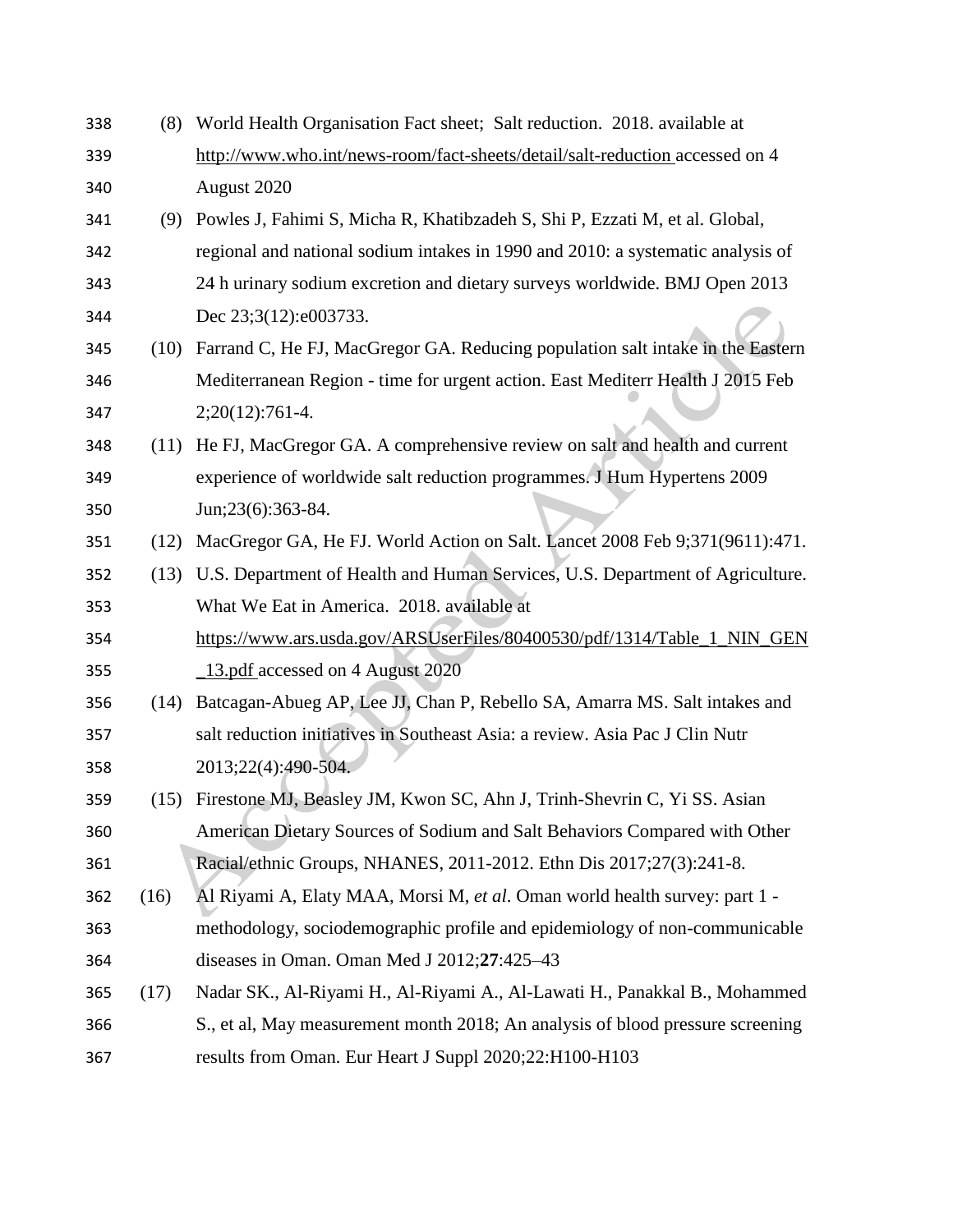| 368 | (18) | Oman food fortification study. 2004. http://ghdx.healthdata.org/record/oman-         |
|-----|------|--------------------------------------------------------------------------------------|
| 369 |      | food-fortification-study-2004 Accessed: Apr 2020                                     |
| 370 | (19) | Alhamad N, Almalt E, Alamir N, Subhakaran M. An overview of salt intake              |
| 371 |      | reduction efforts in the Gulf Cooperation Council countries. Cardiovasc Diagn        |
| 372 |      | Ther 2015 Jun;5(3):172-7.                                                            |
| 373 | (20) | WHO attitudes and behaviour towards salt intake. 2018. available at                  |
| 374 |      | http://www.who.int/ncds/surveillance/steps/riskfactor/STEPS_SaltModule.pdf           |
| 375 |      | accessed on 4 August 2020                                                            |
| 376 | (21) | Charlton KE, Steyn K, Levitt NS, Jonathan D, Zulu JV, Nel JH. Development and        |
| 377 |      | validation of a short questionnaire to assess sodium intake. Public Health Nutr      |
| 378 |      | 2008 Jan;11(1):83-94.                                                                |
| 379 | (22) | Al-Mawali A., D-Elia L., Jayapal SK., et al National survey to estimate sodium       |
| 380 |      | and potassium intake and knowledge attitudes and behaviours towards salt             |
| 381 |      | consumption of adults in the Sultanate of Oman. BMJ Open 2020:10;e037012.            |
| 382 |      | doi: 10.1136/bmjopen2020-037012                                                      |
| 383 | (23) | Rezaei S, Mahmoudi Z, Sheidaei A, Aryan Z, Mahmoudi N, Gohari K, et al. Salt         |
| 384 |      | intake among Iranian population: the first national report on salt intake in Iran. J |
| 385 |      | Hypertens 2018 Sep 17.                                                               |
| 386 | (24) | Brown IJ, Tzoulaki I, Candeias V, Elliott P. Salt intakes around the world:          |
| 387 |      | implications for public health. Int J Epidemiol 2009 Jun;38(3):791-813.              |
| 388 | (25) | Sasaki S, Yanagibori R, Amano K. Validity of a self-administered diet history        |
| 389 |      | questionnaire for assessment of sodium and potassium: comparison with single         |
| 390 |      | 24-hour urinary excretion. Jpn Circ J 1998 Jun;62(6):431-5.                          |
| 391 | (26) | Hipgrave DB, Chang S, Li X, Wu Y. Salt and Sodium Intake in China. JAMA              |
| 392 |      | 2016 Feb 16;315(7):703-5.                                                            |
| 393 | (27) | Al-Riyami H., Al-Abdulsalam Q., Al-Khayari L., Al-Mushrafi H., Al-Alawi Z et         |
| 394 |      | al, Awareness of the dangers of high salt intake among the urban Omani               |
| 395 |      | population. Sultan Qaboos Univ Med J 2020:20(3):e352-e356                            |
| 396 | (28) | Nestle M, Wing R, Birch L, DiSogra L, Drewnowski A, Middleton S, et al.              |
| 397 |      | Behavioral and social influences on food choice. Nutr Rev 1998 May;56(5 Pt           |
| 398 |      | 2):S50-S64.                                                                          |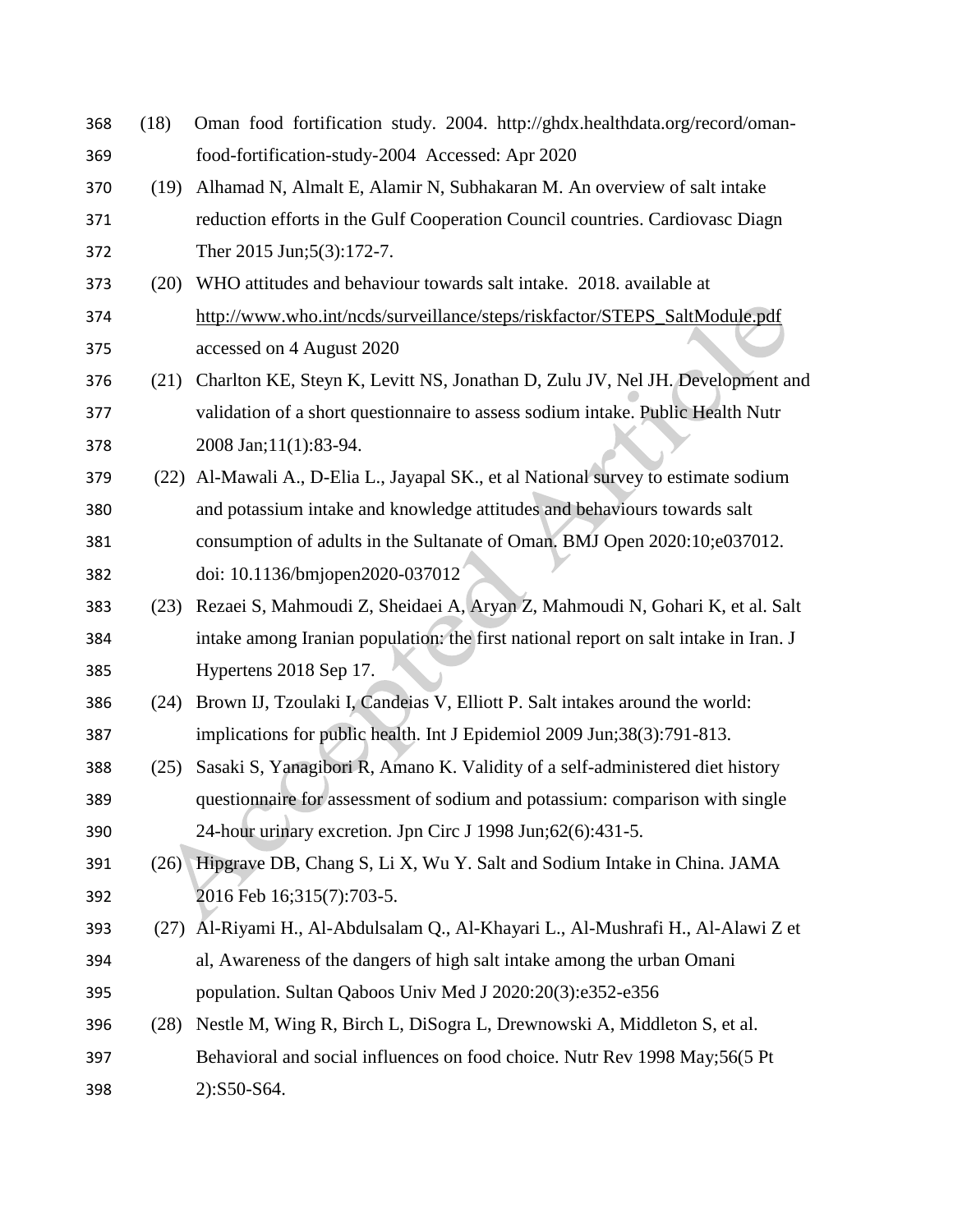(29) Wang X, Li X, Vaartjes I, Neal B, Bots ML, Hoes AW, et al. Does education level affect the efficacy of a community based salt reduction program? - A post- hoc analysis of the China Rural Health Initiative Sodium Reduction Study (CRHI- SRS). BMC Public Health 2016 Aug 11;16(1):759. (30) Temme EHM, Hendriksen MAH, Milder IEJ, Toxopeus IB, Westenbrink S, Brants HAM, et al. Salt Reductions in Some Foods in The Netherlands: Monitoring of Food Composition and Salt Intake. Nutrients 2017 Jul 22;9(7). (31) Safdar N, Abbo LM, Knobloch MJ, Seo SK. Research Methods in Healthcare Epidemiology: Survey and Qualitative Research. Infect Control Hosp Epidemiol 2016 Nov;37(11):1272-7. 

CCCR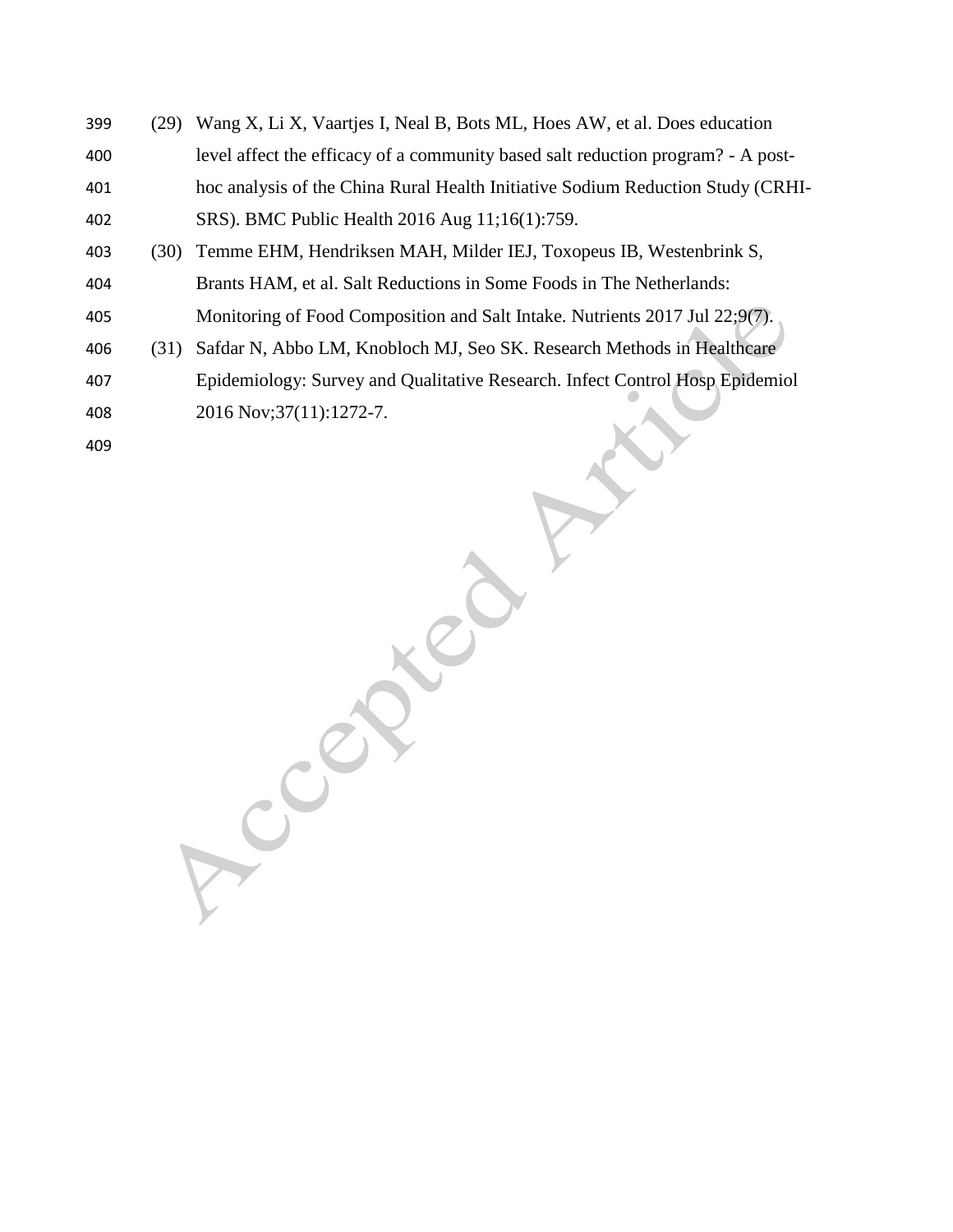|                          | <b>Total sample</b><br>$(n = 300)$ | Percentage (%) |
|--------------------------|------------------------------------|----------------|
| Age (mean= $28.25+7.9$ ) |                                    |                |
| $18 - 28$                | 146                                | 48.7           |
| 29-39                    | 102                                | 34.0           |
| $\geq 40$                | 52                                 | 17.3           |
| <b>Gender</b>            |                                    |                |
| Male                     | 163                                | 54.3           |
| Female                   | 137                                | 45.7           |
| <b>Educational level</b> |                                    |                |
| Primary school or less   | 23                                 | 7.7            |
| Secondary school         | 115                                | 38.3           |
| Diploma's degree         | 42                                 | 14.0           |
| Bachelor's degree        | 114                                | 38.0           |
| Master's degree/Ph.D     | 6                                  | 2.0            |
| degree or more           |                                    |                |
| <b>Employment Status</b> |                                    |                |
| Employed                 | 136                                | 45.3%          |
| <b>Student</b>           | 126                                | 42%            |
| Retired/Unemployed       | 38                                 | 12.7%          |

410 Demographic information of the participants :**Table 1**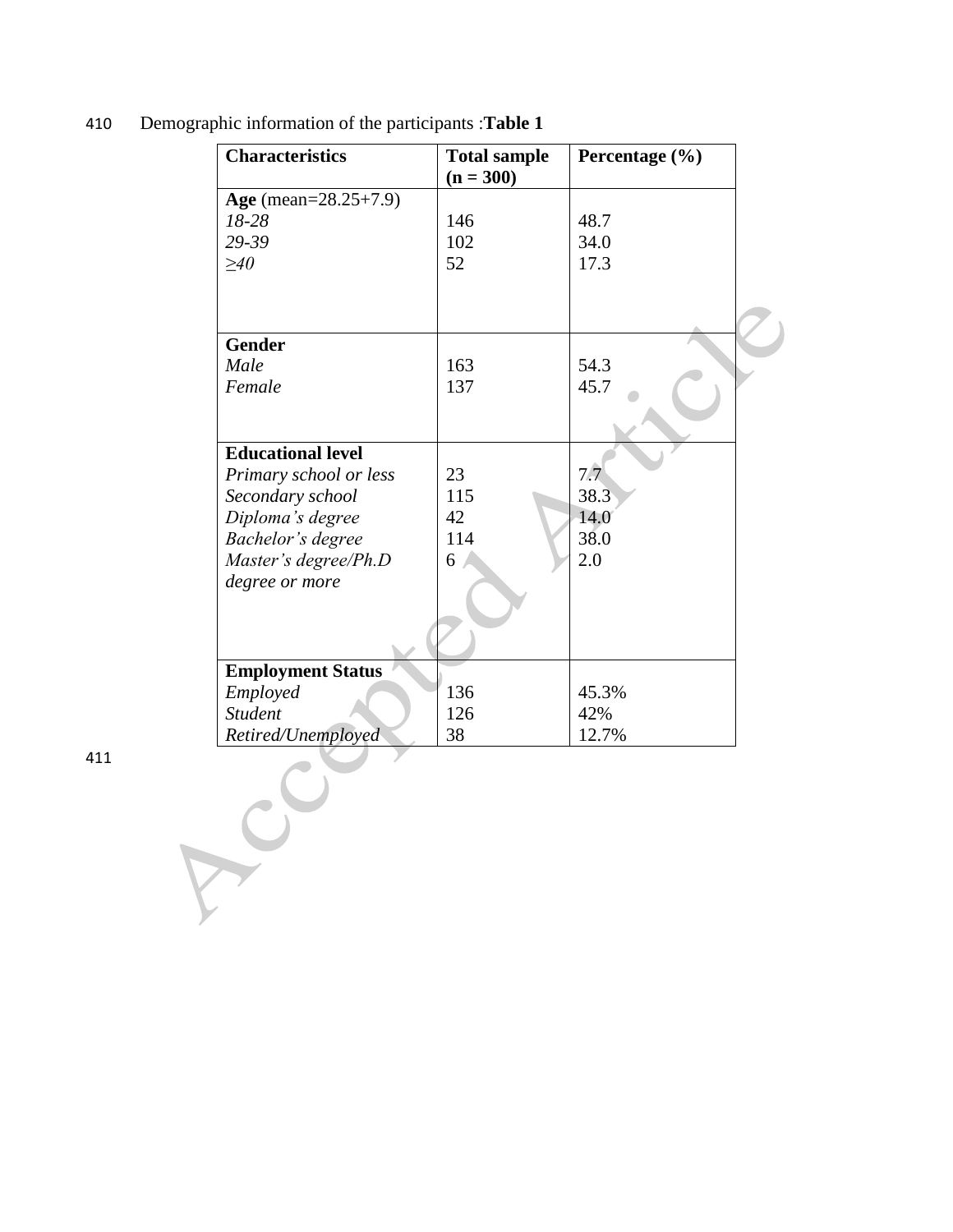| 412 | <b>Table 2:</b> Responses to the various attitude and knowledge and practice questions |  |  |  |
|-----|----------------------------------------------------------------------------------------|--|--|--|
|-----|----------------------------------------------------------------------------------------|--|--|--|

| <b>Parameters</b>                                     | <b>RESPONSES</b>  |  |
|-------------------------------------------------------|-------------------|--|
| <b>Attitude toward salt intake</b>                    |                   |  |
| How important is lowering the salt/sodium             |                   |  |
| in your diet?                                         |                   |  |
| Not at all important                                  | 17(5.7%)          |  |
| Somewhat important                                    | 165(55%)          |  |
| Very important                                        | 118(39.3%)        |  |
| What is your opinion regarding the amount             |                   |  |
| of salt you consume?                                  |                   |  |
| Too low/low                                           | 42 (14%)          |  |
| Just right                                            | 196(65.2%)        |  |
| High/Too high                                         | 40(13.6%)         |  |
| Don't know                                            | $22(7.2\%)$       |  |
| <b>Behavior related to salt intake</b>                |                   |  |
| Do you add salt to food at the table?                 |                   |  |
| never/rarely                                          | 127(42.3%)        |  |
| sometime                                              | 81(27%)           |  |
| often/always                                          | 92(30.7%)         |  |
| Do you add salt during cooking                        |                   |  |
| Never/sometimes                                       | $33(11\%)$        |  |
| Mostly/always                                         | 267 (88%)         |  |
| Do you routinely check the salt content on            |                   |  |
| food labels before purchasing them?                   |                   |  |
| Yes                                                   | 77(25.7%)         |  |
| N <sub>O</sub>                                        | 223(74.3%)        |  |
| Do you do anything on a regular basis to              |                   |  |
| control your salt intake?                             |                   |  |
| Yes                                                   | 129(43%)          |  |
| N <sub>O</sub>                                        | $151(50.4\%)$     |  |
| Don't know                                            | $20(6.6\%)$       |  |
| Knowledge related to salt intake                      |                   |  |
| Do you think that a high salt diet can cause          |                   |  |
| serious health problems?                              |                   |  |
| Yes                                                   | 268(89.3%)        |  |
|                                                       |                   |  |
| N o<br>Don't know                                     | 9(3%)<br>23(7.7%) |  |
|                                                       |                   |  |
| Can high salt intake cause the following<br>diseases? |                   |  |
|                                                       |                   |  |
| Hypertension                                          | 214(71.3%)        |  |
| Kidney stones                                         | 48(16%)           |  |
| <b>Osteoporosis</b>                                   | 5(1.6%)           |  |
| All of the above                                      | 33(11%)           |  |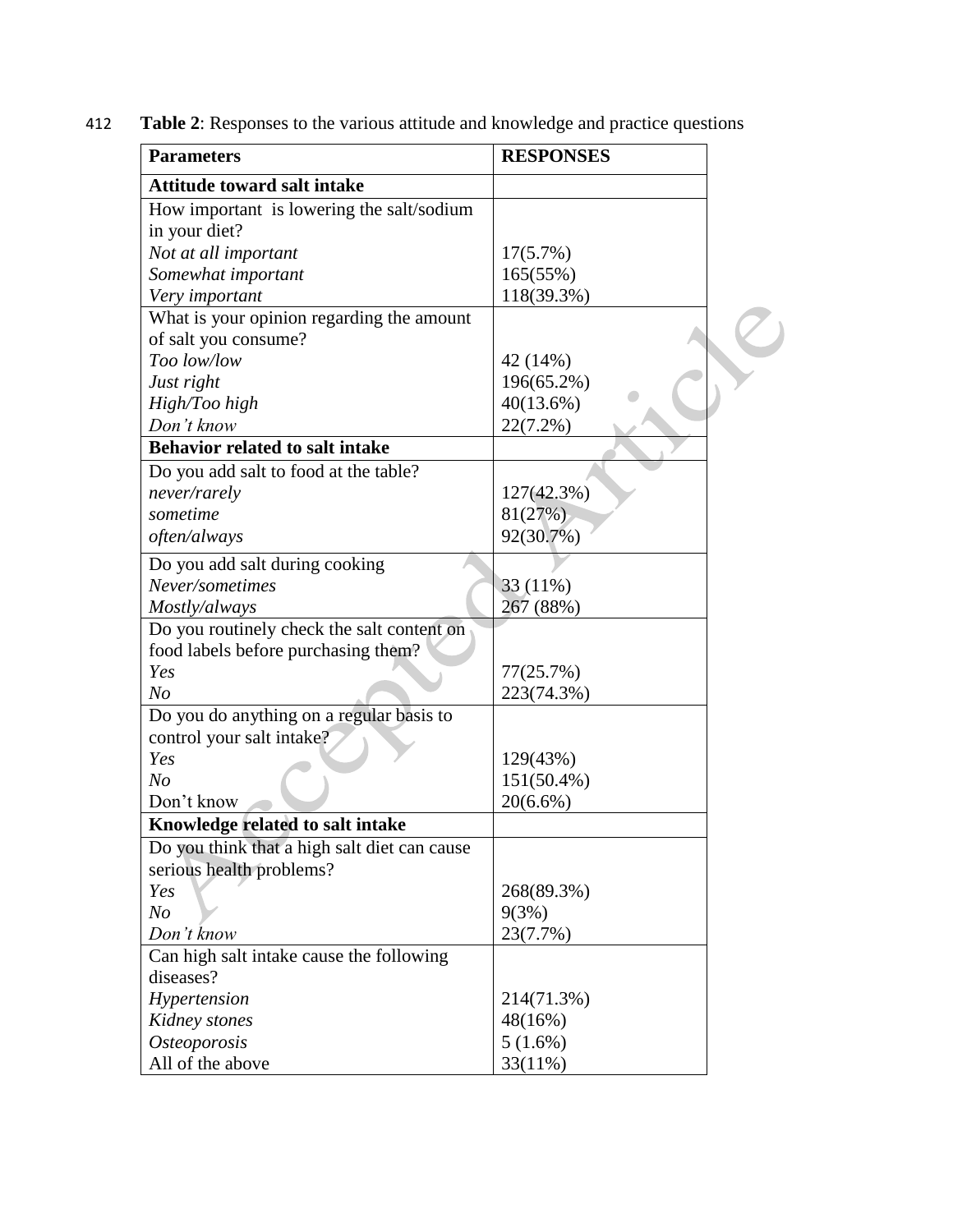| Do you know what is the recommended     |             |
|-----------------------------------------|-------------|
| maximum salt intake per person per day? |             |
| Yes                                     | 23(7.45%)   |
| No                                      | 277(92.55%) |

413

414 **Table 3**: Differences among the groups with normal and high salt intake

|                                | Normal salt  | High salt intake | P value |
|--------------------------------|--------------|------------------|---------|
|                                | intake       | $(n=270)$        |         |
|                                | $(n=30)$     |                  |         |
| Age (years)                    | $24.5 + 6.7$ | $28.2 + 7.9$     | $0.1*$  |
| Gender                         |              |                  |         |
| Male(163)                      | 25(15.3%)    | 138(84.7%)       | 0.02    |
| Female(137)                    | $6(4.3\%)$   | 131(95.7%)       |         |
| <b>Employment Status</b>       |              |                  |         |
| Employed(136)                  | $8(5.8\%)$   | 128(94.2%)       |         |
| Student/Retired/Unemployed     | 22(13.4%)    | 142(86.6%)       |         |
| (164)                          |              |                  | 0.03    |
| <b>Educational level</b>       |              |                  |         |
| Secondary school or            |              |                  |         |
| below(138)                     | $25(18.1\%)$ | 113(81.9%)       |         |
| Diploma's degree or            |              |                  | 0.002   |
| higher(162)                    | 6(3.7%)      | 156(96.3%)       |         |
| <b>Actively takes steps to</b> |              |                  |         |
| reduce salt intake             |              |                  |         |
| Yes (129)                      | 10(7.7%)     | 121(92.3%)       |         |
| No(151)                        | $16(10.5\%)$ | 133(89.5%)       | 0.43.   |
| Don't know $(20)$              | 4(20%)       | 16(20%)          |         |
| Aware of the dangers of        |              |                  |         |
| high salt intake               |              |                  |         |
| Yes(268)                       | 28(10.4%)    | 240(89.6%)       |         |
| $N$ o/don't know $(32)$        | $2(6.2\%)$   | 30(93.8%)        | 0.41    |

415 *Values quoted are number (percentage of the horizontal row)*

416 *Analysis by Chi-square test except \* which is by students t-test*